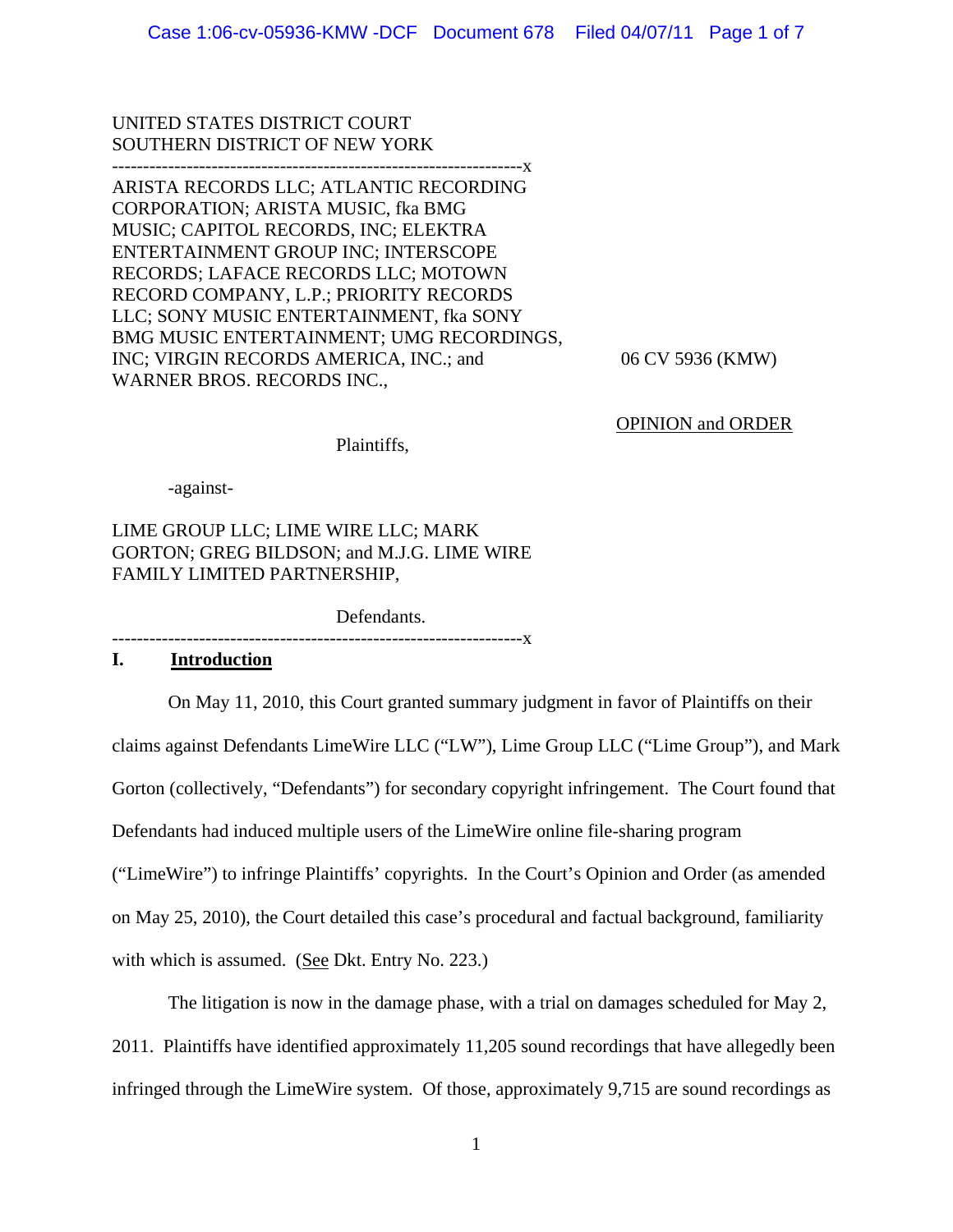#### Case 1:06-cv-05936-KMW -DCF Document 678 Filed 04/07/11 Page 2 of 7

to which Plaintiffs have elected to seek statutory damages under Section  $504(c)(1)$  of the Copyright Act.<sup>1</sup> See 17 U.S.C. § 504(c)(1). With regard to those 9,715 sound recordings, Plaintiffs have submitted competent evidence (1) that all of the sound recordings were infringed on the LimeWire system; and (2) that, with the exception of approximately 200 sound recordings, the sound recordings were owned by Plaintiffs. (See Dkt. Entry No. 649.)

 In advance of the upcoming trial on damages, this Court held that Plaintiffs are entitled to a single statutory damage award from Defendants for each "work" infringed, notwithstanding that many individual direct infringers may have infringed that particular work on the LimeWire system. (See Dkt. Entry No. 622.)

 Defendants have now moved for partial summary judgment, asking the Court to hold that Plaintiffs are precluded from recovering a statutory damage award from Defendants with respect to 104 sound recordings for which Plaintiffs have already recovered a statutory damage award from an individual direct infringer with whom Defendants are jointly and severally liable. For the reasons that follow, Defendants' motion is DENIED.

## **II. Relevant Facts**

 $\overline{a}$ 

 Defendants base their motion on sixteen judgments that Plaintiffs have already obtained against individual LimeWire users. In all sixteen judgments, (1) the judgment was against an individual for direct infringement of Plaintiffs' works through the LimeWire system; (2) the judgment granted Plaintiffs an award of statutory damages under the Copyright Act; and (3) some subset of the sound recordings at issue in each judgment are the same sound recordings as some subset of the post-1972 sound recordings at issue in Plaintiffs' present suit against

<sup>&</sup>lt;sup>1</sup> Plaintiffs are also seeking to recover actual damages for approximately 1,490 sound recordings from the pre-1972 period, for which statutory damages under the Copyright Act are concededly not available.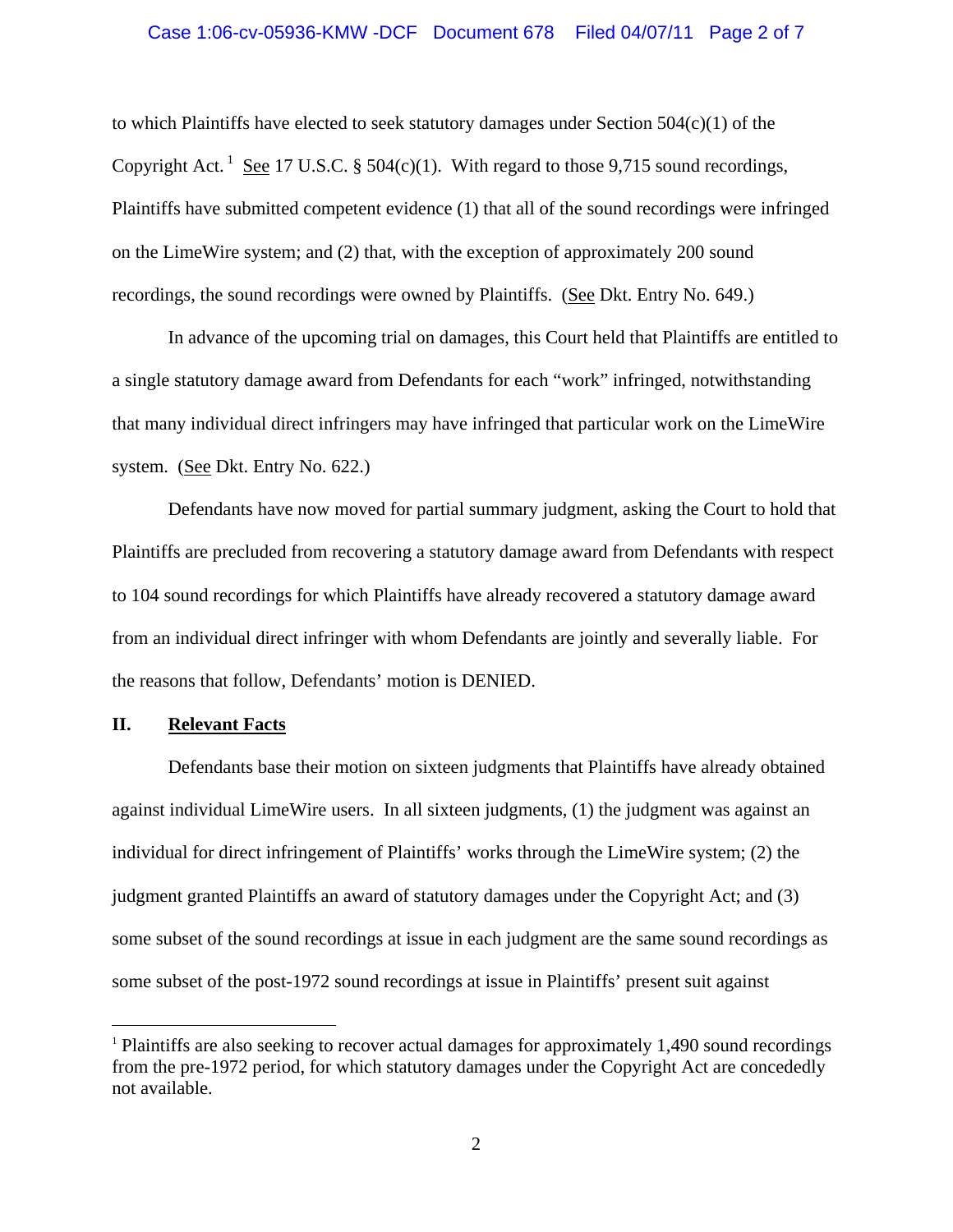Defendants. (Def Mem. at 3-7.) All sixteen judgments were obtained by default. (Plaintiffs' Response to Defendants' Statement of Material Facts "PSOF" ¶93.)

 The statutory damage awards contained in the sixteen judgments total \$94,500; \$80,250 are for infringements of works at issue in Plaintiffs' present suit against Defendants. (PSOF ¶ 91.) Plaintiffs state that they have recovered a total of \$47,927.62 from all sixteen judgments. (PSOF ¶ 92.)

Accounting for the overlap in the sound recordings covered by the sixteen judgments, and the post-1972 sound recordings at issue in the instant suit, the parties agree that Plaintiffs have already obtained a statutory damage award from an individual direct infringer for 104 of the 9,715 sound recordings<sup>2</sup> for which Plaintiffs now seek statutory damage awards against Defendants (for having induced individual infringements of those sound recordings). (PSOF  $\P 90.$ 

Based on these undisputed facts, Defendants' present motion seeks a ruling from the Court that Plaintiffs are precluded from seeking statutory damage awards from Defendants with respect to those 104 works. (PSOF ¶ 90.)

## **III. Summary Judgment Standard**

 $\overline{a}$ 

 A party may move for summary judgment as to a "part of each claim or defense." Fed. R. Civ. P. 56(a). Summary judgment is appropriate only if the record before the court establishes that there is no "genuine dispute as to any material fact and the movant is entitled to judgment as a matter of law." Id. The Court must construe the evidence in the light most favorable to the non-moving party and must draw all reasonable inferences in the non-moving party's favor. Anderson v. Liberty Lobby, Inc., 477 U.S. 242, 255 (1986); In re "Agent Orange" Prod. Liab.

 $2$  Defendants had stated in their original motion that there were 105 works at issue, but now agree with Plaintiffs that one of those works is no longer at issue. (PSOF ¶ 90.)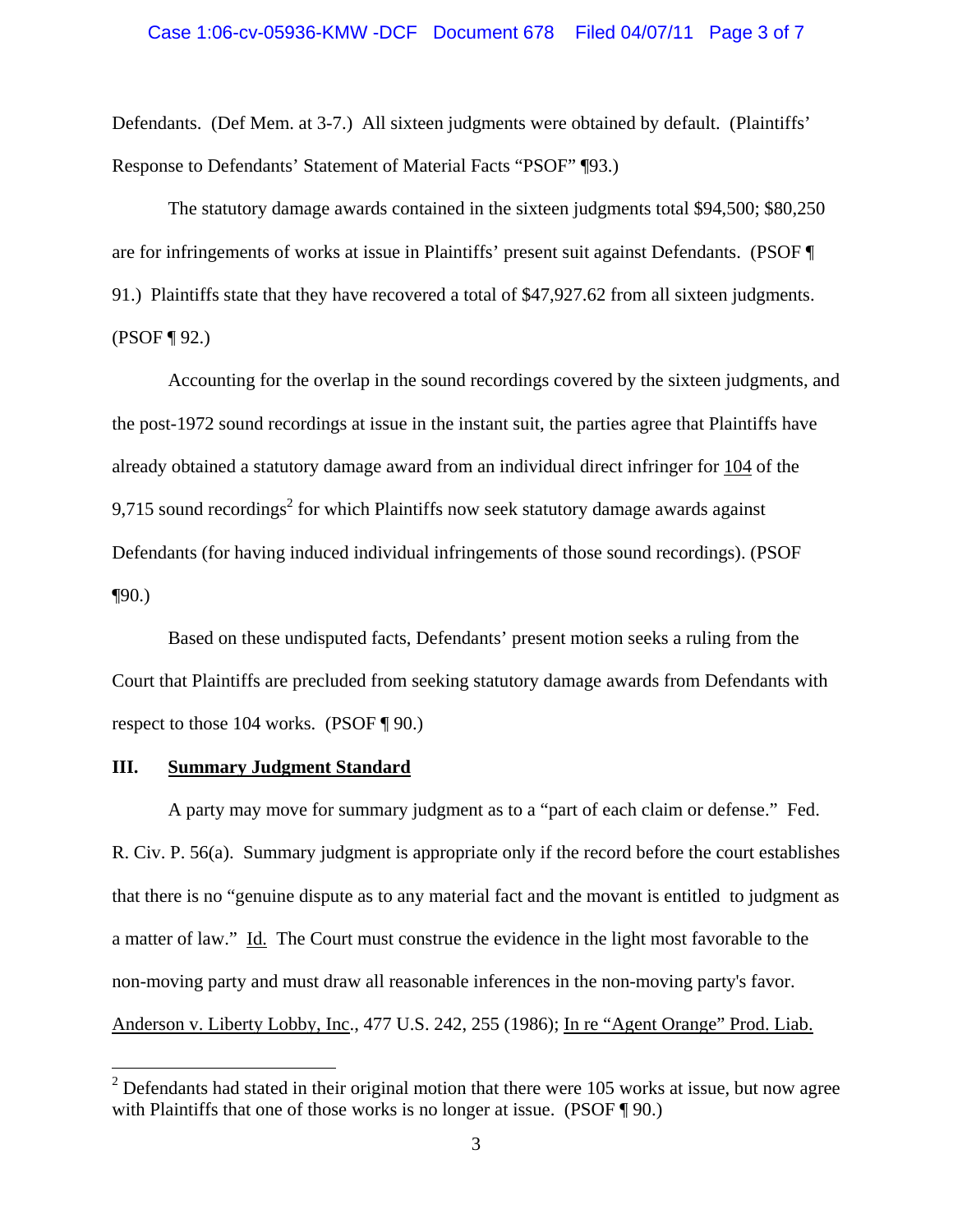#### Case 1:06-cv-05936-KMW -DCF Document 678 Filed 04/07/11 Page 4 of 7

Litig., 517 F.3d 76, 87 (2d Cir.2008). A motion for summary judgment should be denied "if the evidence is such that a reasonable jury could return a verdict in favor" of the nonmoving party. NetJets Aviation, Inc. v. LHC Commc'ns, LLC, 537 F.3d 168, 178-79 (2d Cir.2008); see also Brown v. Henderson, 257 F.3d 246, 252 (2d Cir.2001); Fed.R.Civ.P. 56(e). Summary judgment is warranted if a party "fails to make a showing sufficient to establish the existence of an element essential to that party's case, and on which that party will bear the burden of proof at trial." Celotex Corp. v. Catrett, 477 U.S. 317, 322 (1986).

#### **IV. Analysis**

To the best of this Court's knowledge, the issue of whether a plaintiff should be precluded from recovering a statutory damage award from a secondarily liable inducer, with respect to those sound recordings for which that plaintiff has already obtained a judgment against an individual direct infringer, has never been addressed. Consequently, there is a lack of guidance on this issue.

However, for the reasons that follow, the Court denies Defendants' motion, and holds that Plaintiffs may seek to recover a statutory damage award from Defendants with respect to each of those 104 sound recordings.

 The Copyright Act provides that a copyright owner may elect to recover "an award of statutory damages for all infringements involved in the action, with respect to any one work, for which any one infringer is liable individually, or for which any two or more infringers are liable jointly and severally." 17 U.S.C.  $\S$  504(c)(1). This Court held, based on this language, that Plaintiffs are entitled to a single statutory damage award from Defendants for each "work" infringed, regardless of the number of individual direct infringers who may have infringed that particular work on the LimeWire system. (See Dkt. Entry No. 622).

4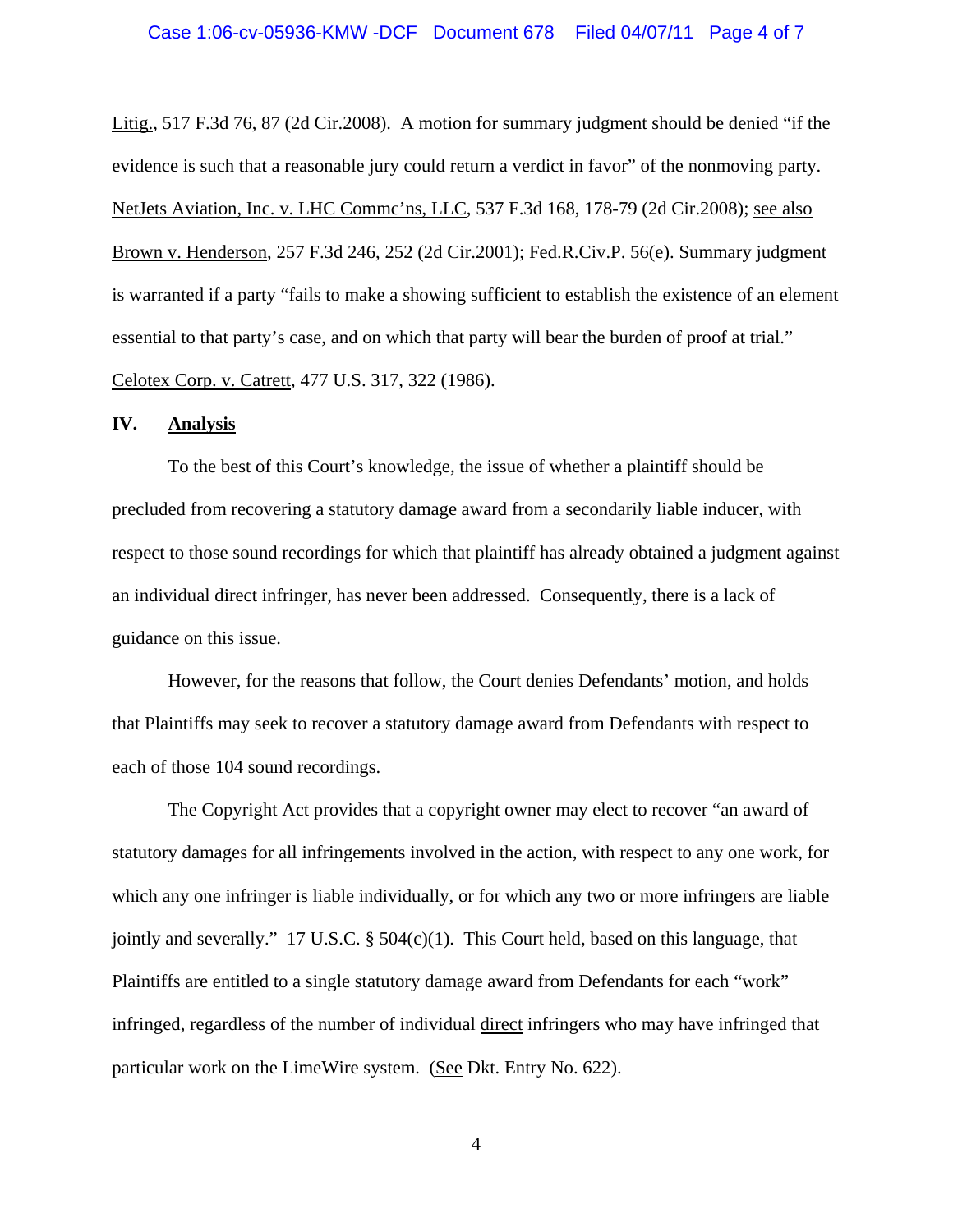#### Case 1:06-cv-05936-KMW -DCF Document 678 Filed 04/07/11 Page 5 of 7

 Defendants contend that, with respect to 104 sound recordings, Plaintiffs have already recovered their single statutory damage award for "all infringements involved in this action." 17 U.S.C.  $\S$  504(c)(1). Defendants argue that the individual direct infringements at issue in the sixteen judgments are "infringements involved in this action," because Plaintiffs have sued Defendants on a theory of inducement, and there can be no liability for Defendants absent proof that those individuals that Defendants induced actually committed acts of direct infringement. (Def. Reply Mem. at 4.)

 The Court disagrees. Section 504 does not speak to the issue of whether an award in one action precludes an award in a later action. Specifically, Section 504 does not state that a copyright owner is limited to a single statutory damage award for each work, no matter how many actions the owner brings. Rather, the language, "all infringements involved in this action," is included in Section 504 to make clear that a plaintiff copyright owner may obtain only one statutory damage award per work in any one action, regardless of the number of times that a particular work is infringed. See H.R. Rep. No. 94-1476, at 162 ("A single infringer of a single work is liable for a single amount no matter how many acts of infringements are involved in the action.") (emphasis added.)

 Section 504 speaks about limiting statutory awards based on infringements involved in "this action"; it does not speak to precluding statutory awards across different actions. The statute does not state that an award of statutory damages against a defendant in one action has an effect on a statutory award against a different defendant in a different action.<sup>3</sup>

 $\overline{a}$ 

 $3$  As Plaintiffs note, if Congress had intended Section 504 to have the meaning that Defendants seek to ascribe to it, then the statute would say that "the copyright owner may elect, at any time before final judgment is rendered . . . to recover an award of statutory damages . . . for all infringements ever committed of the same work involved in the action . . . for which any two or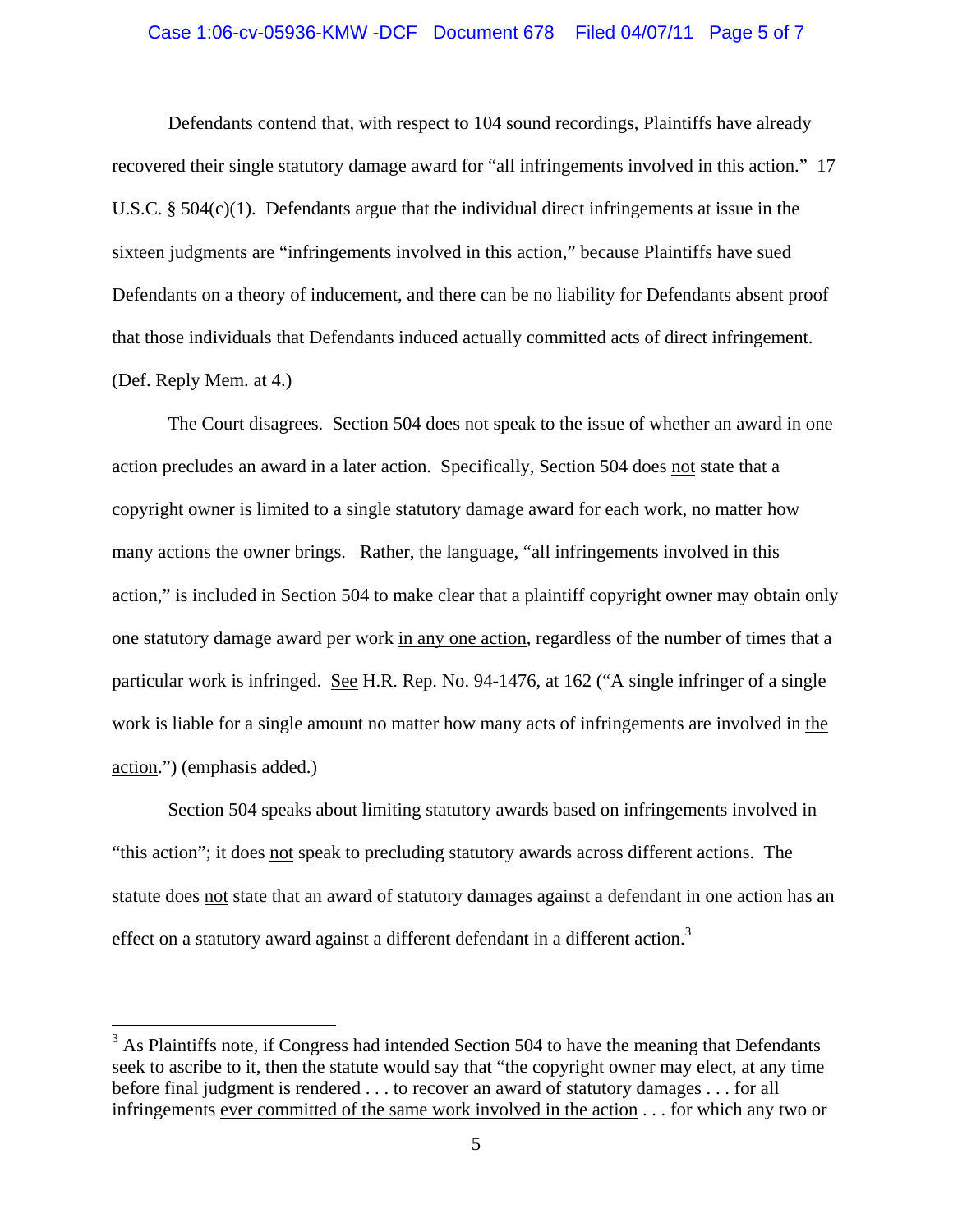## Case 1:06-cv-05936-KMW -DCF Document 678 Filed 04/07/11 Page 6 of 7

 This Court has held that Plaintiffs are entitled to a single statutory damage award from Defendants with respect to each "work" infringed, regardless of the number of direct infringers who may have infringed that particular work on the LimeWire system. (See Dkt. Entry No. 622). The Court's holding was based, in part, on the fact that the dollar amount of each statutory damage award that Plaintiffs ultimately receive for any given work may already account for the number of direct infringers Defendants induced to infringe that particular work.<sup>4</sup> (Id. at 5.) Similarly, with respect to those 104 works for which Plaintiffs have recovered a statutory damage award from a direct infringer, it will be permissible for the fact-finder to consider that Plaintiffs have already recovered from a direct infringer for some portion of the infringement that Defendants induced, because Defendants are jointly and severally liable with those direct infringers. 5

more infringers may ever be jointly and severally liable." (Pl. Opp. at 6.) As Plaintiffs further note, the underscored language is not included in the statute.

 $\overline{a}$ 

 $4$  The Court noted that, in determining where to set the level of statutory damage awards, the fact-finder may consider multiple factors, including, "the expenses saved, and profits earned, by the infringer," and "the revenue lost by the copyright holder." Bryant v. Media Rights Prod. Inc., 603 F.3d 140, 144 (2d Cir. 2010). Both of those factors can account for the number of direct infringers that LimeWire induced.

 $<sup>5</sup>$  To support their arguments, Defendants cite to **Bouchat v. Champion Productions, Inc.**, a case</sup> involving a primary infringer and multiple downstream license infringers, who were all jointly and severally liable with one another. 327 F. Supp. 2d 537, 552 n.21 (D. Md. 2003). There, the court held that Section 504 does not authorize multiple statutory damage awards against the primary infringer based on the infringing activity of the downstream licensees. The court then noted, in a footnote, that, for statutory damage purposes, "the action" should be said to include all claims that Plaintiffs could have been brought in a single case, because otherwise "a Plaintiff could multiply statutory damage awards through the device of filing separate lawsuits against joint infringers." 327 F. Supp. 2d 537, 552 n.21 \*D. Md. 2003).

 However, Bouchat is inapposite, because that case did not involve an inducer of copyright infringement who was secondarily liable with multiple direct infringers, who were not jointly and severally liable with one another. Thus, the Bouchat court simply noted, in dicta, that if a plaintiff is suing multiple direct infringers, that action should be considered to include all claims that Plaintiffs could have brought against those direct infringers. The Bouchat Court